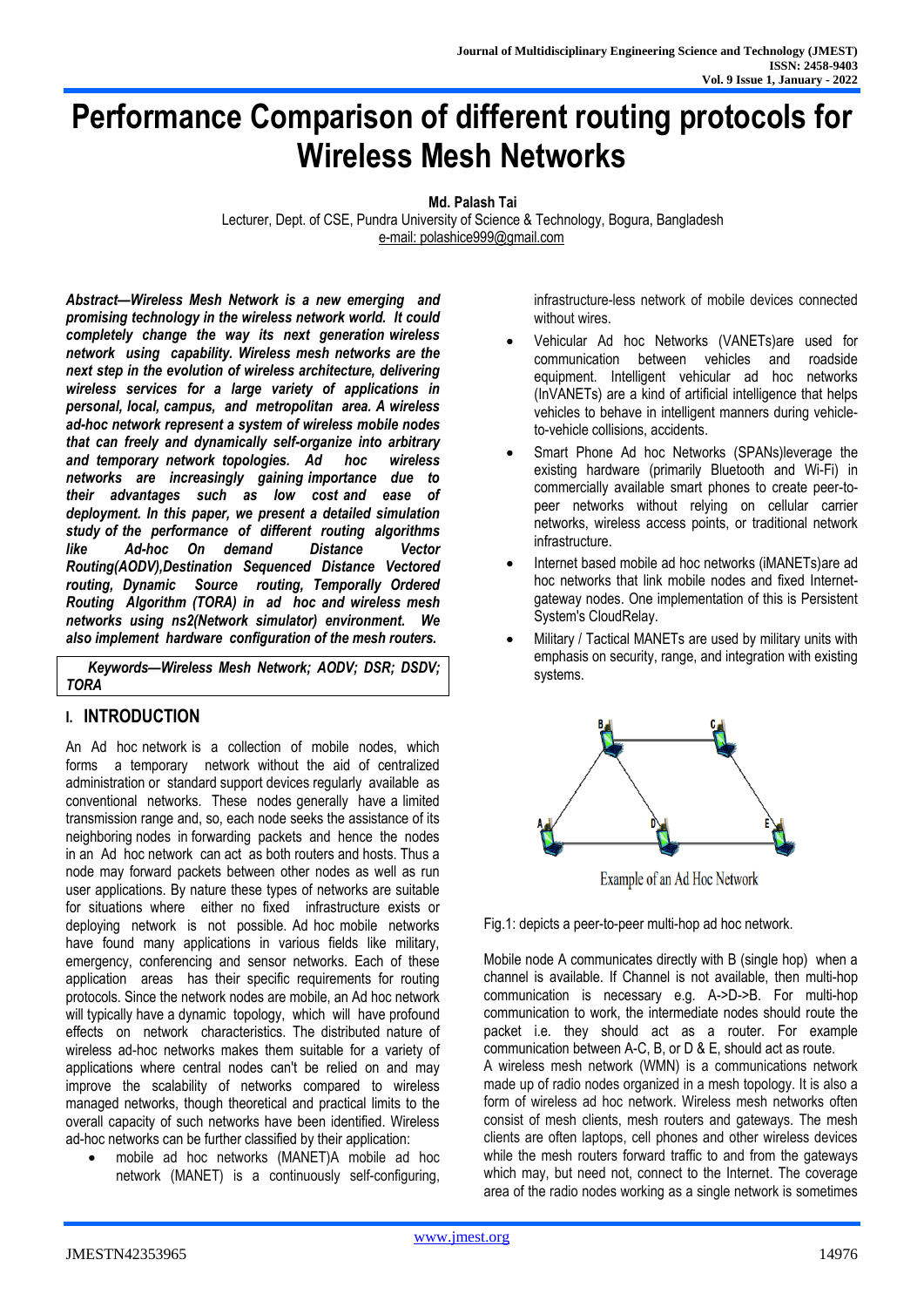called a mesh cloud. Access to this mesh cloud is dependent on the radio nodes working in synchronization with each other to create a radio network. A mesh network is reliable and offers redundancy. Wireless mesh networks can be implemented with various wireless technology including [802.11,](https://en.wikipedia.org/wiki/802.11s) [802.15,](https://en.wikipedia.org/wiki/802.15) [802.16,](https://en.wikipedia.org/wiki/802.16) cellular technologies or combinations of more than one type. Mesh networks may involve either fixed or mobile devices. Some current applications:

- U.S. military forces are now using wireless [mesh](https://en.wikipedia.org/wiki/Mesh_networking)  [networking](https://en.wikipedia.org/wiki/Mesh_networking) to connect their computers, mainly ruggedized laptops, in field operations.
- Electric meters now being deployed on residences transfer their readings from one to another and eventually to the central office for billing without the need for human meter readers or the need to connect the meters with cables.
- The laptops in the [One Laptop per Child](https://en.wikipedia.org/wiki/One_Laptop_per_Child) program use wireless mesh networking to enable students to exchange files and get on the Internet even though they lack wired or cell phone or other physical connections in their area.
- The 66-satellite [Iridium constellation](https://en.wikipedia.org/wiki/Iridium_satellite_constellation) operates as a mesh network, with wireless links between adjacent satellites. Calls between two satellite phones are routed through the mesh, from one satellite to another across the constellation, without having to go through an [earth](https://en.wikipedia.org/wiki/Earth_station)  [station.](https://en.wikipedia.org/wiki/Earth_station) This makes for a smaller travel distance for the signal, reducing latency, and also allows for the constellation to operate with far fewer earth stations than would be required for 66 traditional communications satellites.

Multi-radio mesh refers to a unique pair of dedicated radios on each end of the link. This means there is a unique frequency used for each wireless hop and thus a dedicated [CSMA](https://en.wikipedia.org/wiki/Carrier_sense_multiple_access) [collision](https://en.wikipedia.org/wiki/Collision_domain) domain. This is a true mesh link where you can achieve maximum performance without bandwidth degradation in the mesh and without adding latency. Thus voice and video applications work just as they would on a wired Ethernet network. In true 802.11 networks, there is no concept of a mesh. There are only Access Points (AP's) and Stations. A multi-radio wireless mesh node will dedicate one of the radios to act as a station, and connect to a neighbor node AP radio.

### **II. Routing Protocols**

The goal of wireless mesh network is to establish a correct and efficient route between the nodes and to ensure correct delivery of packets. Routing protocols are used whenever a packet needs to be transmitted to the destination through number of nodes. These protocols find the route and deliver the packet to the proper destination. Routing is used to select the best suitable path for the transmission of packets from one place to another

#### **II.I Current Routing Protocols**

The current routing protocols implemented by ns2 are:

**DSDV**- Destination-Sequenced Distance Vector routing

- **DSR** Dynamic Source Routing
- **TORA/IMPE** Temporally ordered routing algorithm
- **AODV** Ad hoc On-Demand Distance Vector Routing

## **II.II Destination-Sequenced Distance Vector routing**

**Destination-Sequenced Distance-Vector Routing (DSDV)** is a table-driven routing scheme fo[r ad hoc mobile networks](https://en.wikipedia.org/wiki/Mobile_ad_hoc_network) based on the Bellman–[Ford algorithm.](https://en.wikipedia.org/wiki/Bellman%E2%80%93Ford_algorithm) It was developed by C. Perkins and P. Bhagwat in 1994. The main contribution of the algorithm was to solve the [routing loop problem.](https://en.wikipedia.org/wiki/Routing_loop_problem) Each entry in the routing table contains a sequence number, the sequence numbers are generally even if a link is present; else, an odd number is used. The number is generated by the destination, and the emitter needs to send out the next update with this number.

#### **II.II.I Advantages and disadvantages**

The availability of paths to all destinations in network always shows that less delay is required in the path set up process. The method of incremental update with sequence number labels, marks the existing wired network protocols adaptable to Ad-hoc wireless networks. Therefore, all available wired network protocol can be useful to ad hoc wireless networks with less modification. DSDV requires a regular update of its routing tables, which uses up battery power and a small amount of bandwidth even when the network is idle. Whenever the topology of the network changes, a new sequence number is necessary before the network reconverges; thus, DSDV is not suitable for highly dynamic or large scale networks. (As in all distance-vector protocols, this does not perturb traffic in regions of the network that are not concerned by the topology change.)

### **II.III Dynamic Source Routing**

**Dynamic Source Routing** (**DSR**) is [a routing](https://en.wikipedia.org/wiki/Routing) [protocol](https://en.wikipedia.org/wiki/Communications_protocol) for [wireless](https://en.wikipedia.org/wiki/Wireless_mesh_network)  [mesh networks.](https://en.wikipedia.org/wiki/Wireless_mesh_network) It is similar to [AODV](https://en.wikipedia.org/wiki/AODV) in that it forms a route ondemand when a transmitting node request one. However, it uses [source routing](https://en.wikipedia.org/wiki/Source_routing) instead of relying on the routing table at each intermediate device. Determining source routes requires accumulating the address of each device between the source and destination during route discovery. The accumulated path information is [cached](https://en.wikipedia.org/wiki/Cache_%28computing%29) by nodes processing the route discovery [packets.](https://en.wikipedia.org/wiki/Packet_%28information_technology%29) The learned paths are used to route packets. To accomplish source routing, the routed packets contain the address of each device the packet will traverse. This may result in high overhead for long paths or large addresses, like [IPv6.](https://en.wikipedia.org/wiki/IPv6) To avoid using source routing, DSR optionally defines a flow id option that allows packets to be forwarded on a hop-by-hop basis.

#### **II.III.I Advantages and disadvantages**

This protocol uses a reactive approach which eliminates the need to periodically flood the network with table update messages which are required in a table-driven approach. In a reactive (ondemand) approach such as this, a route is established only when it is required and hence the need to find routes to all other nodes in the network as required by the table-driven approach is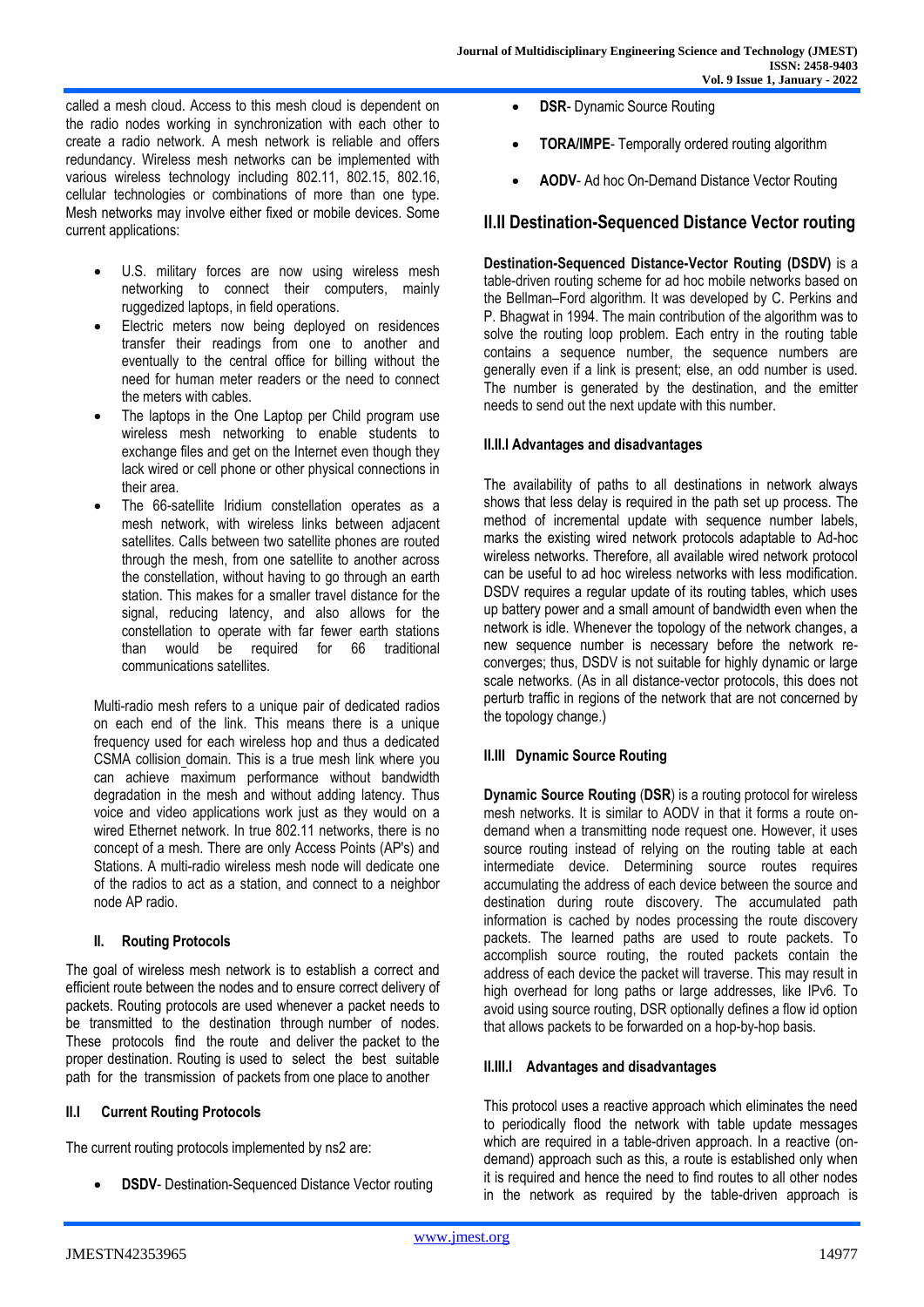eliminated. The intermediate nodes also utilize the route cache information efficiently to reduce the control overhead. The disadvantage of this protocol is that the route maintenance mechanism does not locally repair a broken link. Stale route cache information could also result in inconsistencies during the route reconstruction phase. The connection setup delay is higher than in table-driven protocols. Even though the protocol performs well in static and low-mobility environments, the performance degrades rapidly with increasing mobility. Also, considerable routing overhead is involved due to the source-routing mechanism employed in DSR. This routing overhead is directly proportional to the path length.

## **II.IV TEMPORALLY ORDERED ROUTING ALGORITHM**

The TORA attempts to achieve a high degree of [scalability](https://en.wikipedia.org/wiki/Scalability) using a "flat", non-hierarchical routing algorithm. In its operation the algorithm attempts to suppress, to the greatest extent possible, the generation of far-reaching control message propagation. In order to achieve this, the TORA does not use a [shortest path](https://en.wikipedia.org/wiki/Shortest_path_problem) solution, an approach which is unusual for routing algorithms of this type. TORA builds and maintains a [Directed Acyclic Graph](https://en.wikipedia.org/wiki/Directed_acyclic_graph) (DAG) rooted at a destination. No two nodes may have the same height. [Information](https://en.wikipedia.org/wiki/Information) may flow from nodes with higher heights to nodes with lower heights.

The protocol performs three basic functions:

- Route creation
- Route maintenance
- Route erasure

# **II.V Ad hoc On-Demand Distance Vector Routing**

The AODV (Ad-Hoc On-Demand Distance Vector) routing protocol is a reactive routing protocol that uses some characteristics of proactive routing protocols. Routes are established on-demand, as they are needed. However, once established a route is maintained as long as it is needed. Reactive (or on-demand) routing protocols find a path between the source and the destination only when the path is needed (i.e., if there are data to be exchanged between the source and the destination). An advantage of this approach is that the routing overhead is greatly reduced. A disadvantage is a possible large delay from the moment the route is needed (a packet is ready to be sent) until the time the route is actually acquired. In AODV, the [network](https://en.wikipedia.org/wiki/Computer_network) is silent until a connection is needed. At that point the network node that needs a connection [broadcasts](https://en.wikipedia.org/wiki/Broadcasting_%28computing%29) a request for connection. Other AODV nodes forward this message, and record the node that they heard it from, creating an explosion of temporary routes back to the needy node. When a node receives such a message and already has a route to the desired node, it sends a message backwards through a temporary route to the requesting node. The needy node then begins using the route that has the least number of hops through other nodes. Unused entries in the [routing tables](https://en.wikipedia.org/wiki/Routing_table) are recycled after a time.

## **II.V.I Advantages and disadvantages**

The main advantage of this protocol is having routes established on demand and that destination sequence numbers are applied to find the latest route to the destination. The connection setup delay is lower. One disadvantage of this protocol is that intermediate nodes can lead to inconsistent routes if the source sequence number is very old and the intermediate nodes have a higher but not the latest destination sequence number, thereby having stale entries. Also, multiple Route Reply packets in response to a single Route Request packet can lead to heavy control overhead. Another disadvantage of AODV is unnecessary bandwidth consumption due to periodic beaconing

# **iii. General Concept of NS2**

NS-2 is the acronym of network simulator-2.NS2 source code is copyrighted but freely distributed and discrete event simulator which works on packet scenario of networking projects for both wired and wireless network. NS-2 was developed at LBNL (Lawrence Berkeley National Laboratory) under VINT project (Virtual Internet Test bed) by LBL. NS-2 is a portable tool that works on all UNIX, Linux and windows operating systems. NS-2 has many built in libraries and functions which support many routing protocols, network topologies like bus, ring, hybrid, star topologies to design both wired and wireless network with the help of simulation scripts. Main advantage of NS-2 is that we can easily calculate total throughput, error rate, end to end delay, total number of packet send and received by destination with custom scripts AWK. NS-2 support both transport layer protocols TCP and UDP to transmit data in the form of packets from source to destination and NS2 support mainly four type of traffic generators to generate data in the form of packets and send packets over transport layer protocols. CBR (Constant Bit Rate), exponential traffic (poison traffic), Pareto traffic (poo traffic) and FTP are traffic generators.

To run the TCL script NS2 use the NAM (network animator) which is a visualization tool which show the nodes and flow of packet written in the TCL script. In this paper we worked on wired network and try to compare TCP and UDP protocols by calculating their total throughput and packet flow analysis and packet drop rate.

# **III.I Background on the ns Simulator**

NS simulator is based on two language: an object oriented simulator, written in c++ and a oTcl (an object oriented extension of Tcl) interpreter, used to execute users command scripts. NS has a rich library of network and protocol objects. There are two class hierarchies:

The compiled C++ hierarchy and the interpreted Otcl one ,with one to one corresponds between them.

The compiler C++ hierarchy allows us to achieve efficiency in the simulator and faster execute times. This is in particular useful for the detailed definition and operation of protocols. This allows one to reduce packet and event processing time. NS is a discrete event simulator, where the advance of the time depends on the timing of events which are maintained by a scheduler. An event is an object in the C++ horary with an unique ID, a scheduled time and a pointer to an object that handle the event. The scheduler keeps an ordered data structure with the events to be executed and fires them one by one, involving the handler the event.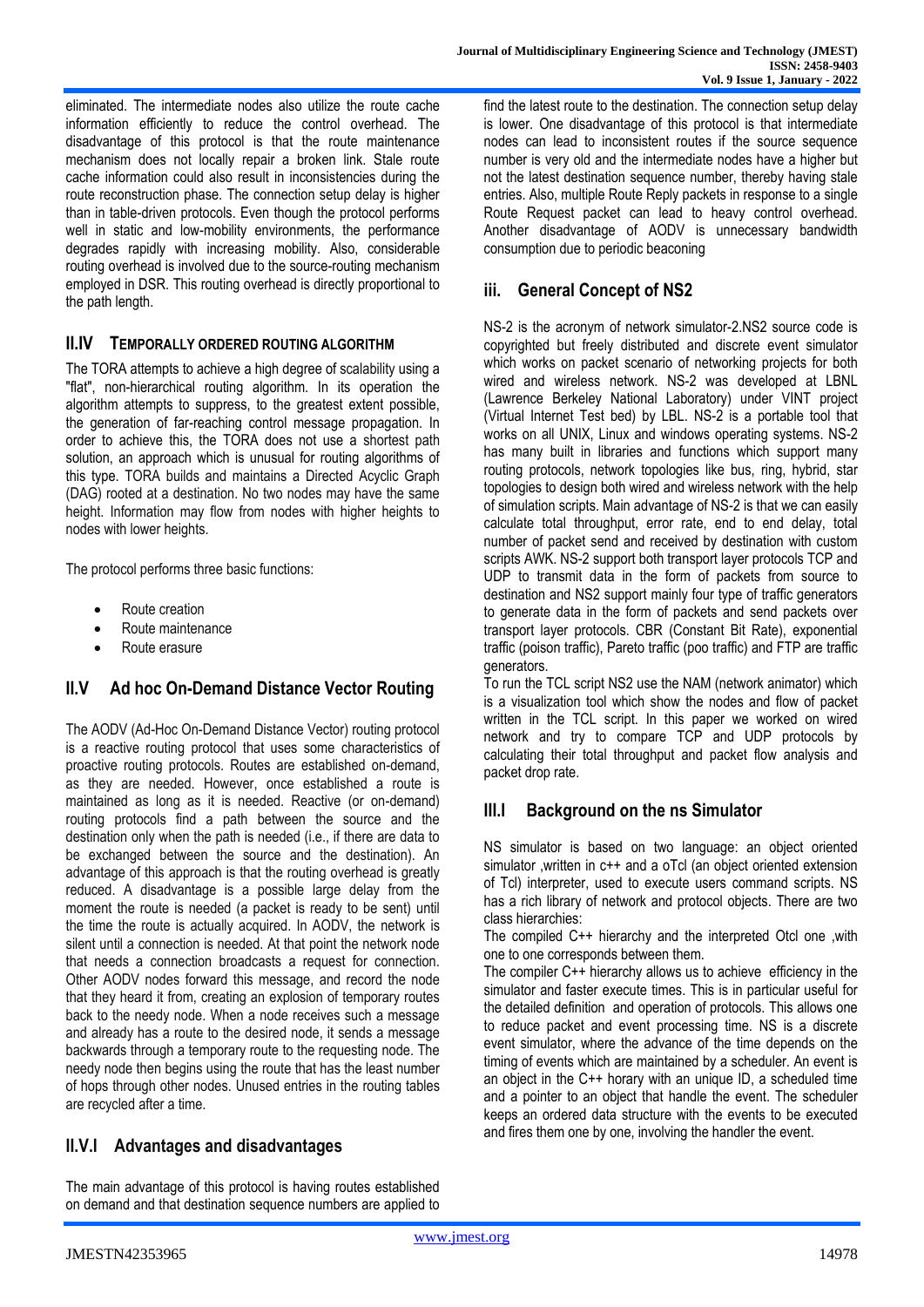## **III.II Tcl and Otcl programming**

Tcl(Tool Command Language) is used for millions of people in the world. It is a language with a very simple sintaxis and it allows a very easy integration with other languages. Tcl was created by Jhon Ousterhout.

The characteristics of this language are:

- It allows a fast development
- It provide a graphique interface
- It is compatible with many platforms
- It is flexible for integration
- It is easy to use
- It is free

## **III.IV Featurs of NS2**

NS2 (Network Simulator version2)**:** NS2 is a discrete event simulator targeted at networking research. It provides support for simulation of TCP, routing, and multicast protocols over all networks wireless.NS2 can be employed in most UNIX systems and windows (XP, VESTA and 7), and in this paper windows XP is used. Most procedure processes of the NS2 code are written in C++. It uses TCL as its scripting language, Otcl adds object orientation to TCL.NS (version 2) is an object oriented, discrete event driven network

# **III.V Application of NS2**

In order to solve the realistic problems in the teaching and experiment of computer network courses, a NS2-based demonstration and experiment system for computer network courses has been constructed. This system is made up of two parts, one of which is the demonstration system for teachers to demonstrate in class, and the other is the experiment system for students to do experiment in the laboratory or after school. This system has achieved some beneficial effect in the education practice. The future work is focused on the improvement of the experiment database.

## **III.VI Experimental setup**

Main NS2 Simulation Steps

The followings show the three key step guide line in defining a simulation scenario in a NS2:

### **Step 1: Simulation Design**

The first step in simulating a network is to design the simulation. In this step, the users should determine the simulation purposes, network configuration and

assumptions, the performance measures, and the type of expected results.

### **Step 2: Configuring and Running Simulation**

This step implements the design in the first step. It consists of two phases:

*•* Network configuration phase: In this phase network components (node, TCP and UDP) are created and configured according to the simulation design. Also, the events such as data transfer are scheduled to start at a certain time.

*• Simulation Phase*: This phase starts the simulation which was configured in the Network Configuration Phase. It maintains the simulation clock and executes events chronologically. This phase usually runs until the simulation clock reached a threshold value specified in the Network Configuration Phase.

In most cases, it is convenient to define a simulation scenario in a Tcl scripting file (e.g., <file>) and feed the file as an input argument of an NS2 invocation (e.g., executing "ns <file>").

#### **Step 3: Post Simulation Processing**

The main tasks in this steps include verifying the integrity of the program and evaluating the performance of the simulated network. While the first task is referred to as *debugging*, the second one is achieved by properly collecting and compiling simulation results

#### **Model parameters**

Here, we specified the model state variables used to describe the abstracted environment in the NS2. These are:

#### **a) Bandwidth**

In this study, it is believed that the bandwidth will be allocated sufficiently to meet the required transmission capacity. In networking, the transmission capacity of a computer or a communication channel is measured in megabits per second (Mbps)

Bandwidth = Packet size / time interval (1)

### **b) Throughput**

This is a measure of the data-transfer rate through a complex communication or networking scheme. Throughput is considered as an indication of the overall performance of the system. In communications, throughput is usually measured as the number of bits or packets processed each second. For the purpose of this work, we used number of packets.

Throughput= Packet (Mb) / time (s) (2)

#### Dropped Packets:

The data packets that fail to reach sink due to congestion during transmission are dropped packets. The number of dropped packets, with respect to the change in sensor reporting interval and the average of dropped packets at all nodes are considered in this work. In a better congestion control algorithm the count of dropped packets is significantly low.

End to End Delay (E2E) :

EED is the cumulative delay that might come about as a result of buffering during discovery of routes over sensor network, queuing at interfaces of the sensor nodes, delays in retransmission at the MAC, and the time taken for propagation and transfer over the sensor field. where -the time that data packet n was sent -the time that data packet n was received and - the total number of data packets received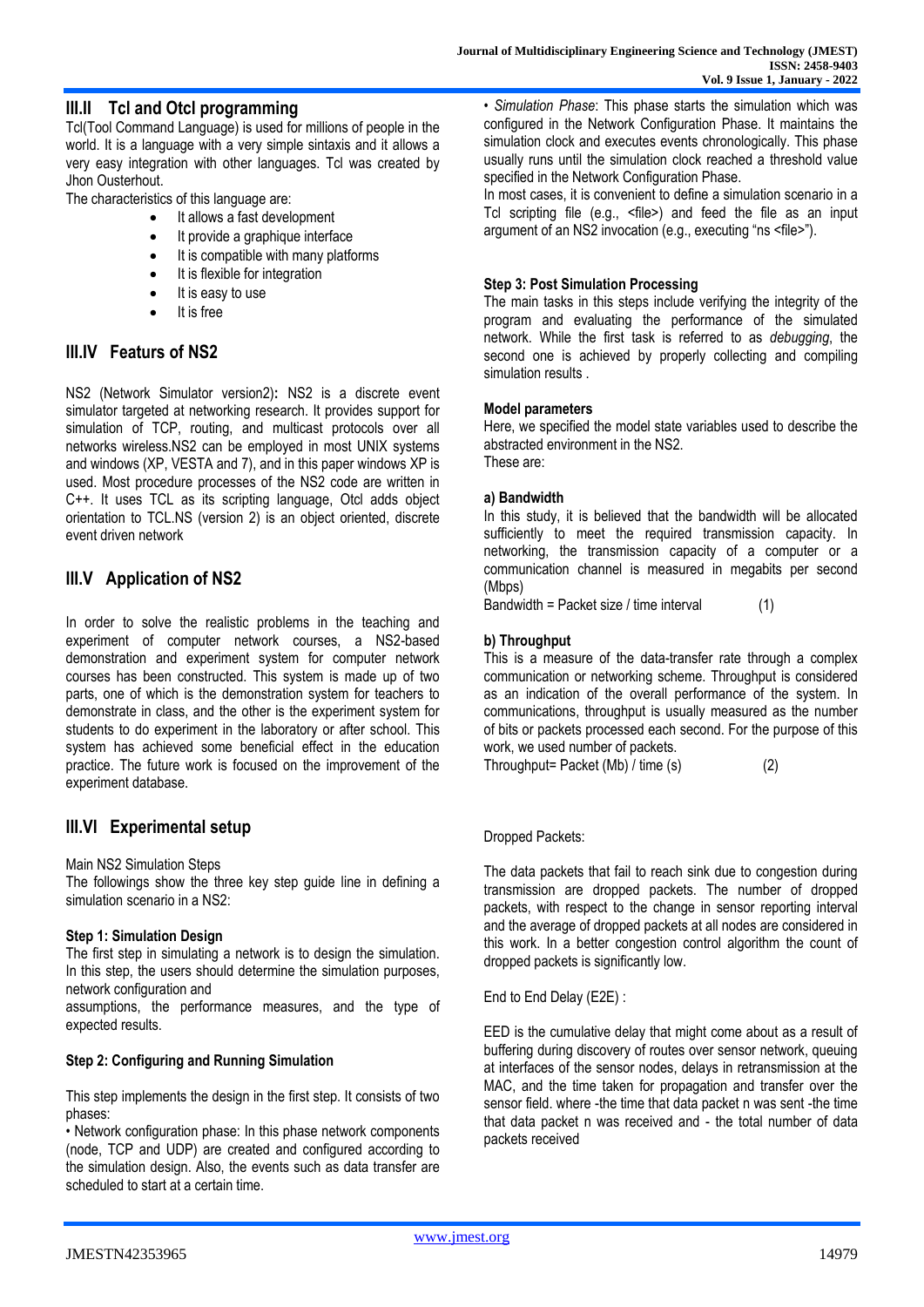## **IV. Simulation Tools**

The simulation were performed using Network simulator 2 (NS-2.34), particularly popular in the field of networking community. The traffic sources are FTP (File Transfer Protocol). The sourcedestination pair are spread randomly over the network. The model parameters that have been used in the project are listed below.

| <b>Simulation Parameter</b> | Value                 |
|-----------------------------|-----------------------|
| Simulator                   | NS <sub>2</sub>       |
| Simulation Time             | 150 Seconds           |
| Simulation Area             | 350m x 350m           |
| Examined routing protocol   | DSDV, DSR, TORA, AODV |
| Number of Mesh Routers      | 256                   |
| Number of source            | 252                   |
| Number of destination       | 4                     |
| Pause time                  | 10 <sub>s</sub>       |
| Mac Type                    | Mac/802 11            |
| Traffic control protocol    | TCP                   |
| Channel type                | Wireless Channel      |

Table 1: Simulation parameter and values

This process repeats throughout the simulation, causes continuous changes in the topology of the underlying network. Different network scenario for different number of nodes and packet size to find the changes is parameters.

## **V. Result and Discussion**

The below figure 2, shows the packet transmission from the source node to the destination node. Here all nodes are connected using wireless connection.

| <b>File</b>                                    | Views<br><b>Analysis</b><br>/cygdrive/c/tora/simwrs.nam                                                                                                                                                                                                                                                                                                                                                                                                            |
|------------------------------------------------|--------------------------------------------------------------------------------------------------------------------------------------------------------------------------------------------------------------------------------------------------------------------------------------------------------------------------------------------------------------------------------------------------------------------------------------------------------------------|
|                                                | Step: 2.0ms<br>0.000000                                                                                                                                                                                                                                                                                                                                                                                                                                            |
| 千文<br>₹<br>ED.<br>$\mathsf{I}$<br>∩<br>$\circ$ | ට ටා පැවැතිවෙන පැවැති වැනි වැනි බල<br><b>ਗ਼ਗ਼੶ਗ਼ਗ਼੶ਗ਼ਗ਼ਗ਼੶ਗ਼ਗ਼ਗ਼ਲ਼ਲ਼ਲ਼ਲ਼ਲ਼ਲ਼ਲ਼</b><br><b>௳௳௳௳ஂ௳௳௳௳ஂஂஂஂஂஂஂஂஂஂஂஂஂஂஂஂஂஂ</b><br><b>මඩා සමා සම්බාගමණ සමාන්තරයෙ</b><br><b>000000000000000000000</b><br>OCHOLOKHOLOKHOHOHOHOHOHOHO<br>80 D G (<br>на о <i>ректоре</i> то<br>. 0 0 0 0 0 0 0 0 0 0 0 0 0 0<br>er F<br>88000:00:000:0<br>aa oa<br>, QQ ⊅ QQ ⊅ Q∷‡©©∷‡<br>GΟ.<br>эO.<br><b>@@#@#@@#@#@#@@#</b><br>◎◎⊅◎→◎◎⊅◎◎◆◎◆◎◎◆<br>©©\$0\$0@\$0Q\$0\$0@\$<br>V<br>ſБ<br>a |
| TIME                                           |                                                                                                                                                                                                                                                                                                                                                                                                                                                                    |

Fig.2: packet transmission from the source node to the destination node

Here in Figure 3. we show the Throughputs versus Number of nodes where DSDV gives high throughput at higher loads and TORA gives low throughputs. DSDV and DSR gives moderate throughput.



Fig.3: Throughputs Vs Number of Nodes

Here in Figure 4. we show the Average End to End Delay versus Number of nodes at High load conditions where AODV gives low End to End Delay at higher load conditions and TORA and DSDV gives high End to End Delay respectively.



Fig.4: Average End to End Delay Vs Number of Nodes at High load conditions

Here in Figure 5. we show the Average End to End Delay versus Number of nodes at Low load conditions where DSR gives low End to End Delay at lower load conditions and TORA and DSDV gives high End to End Delay respectively. AODV gives Moderate End to End delay at low Conditions and also gives high throughput.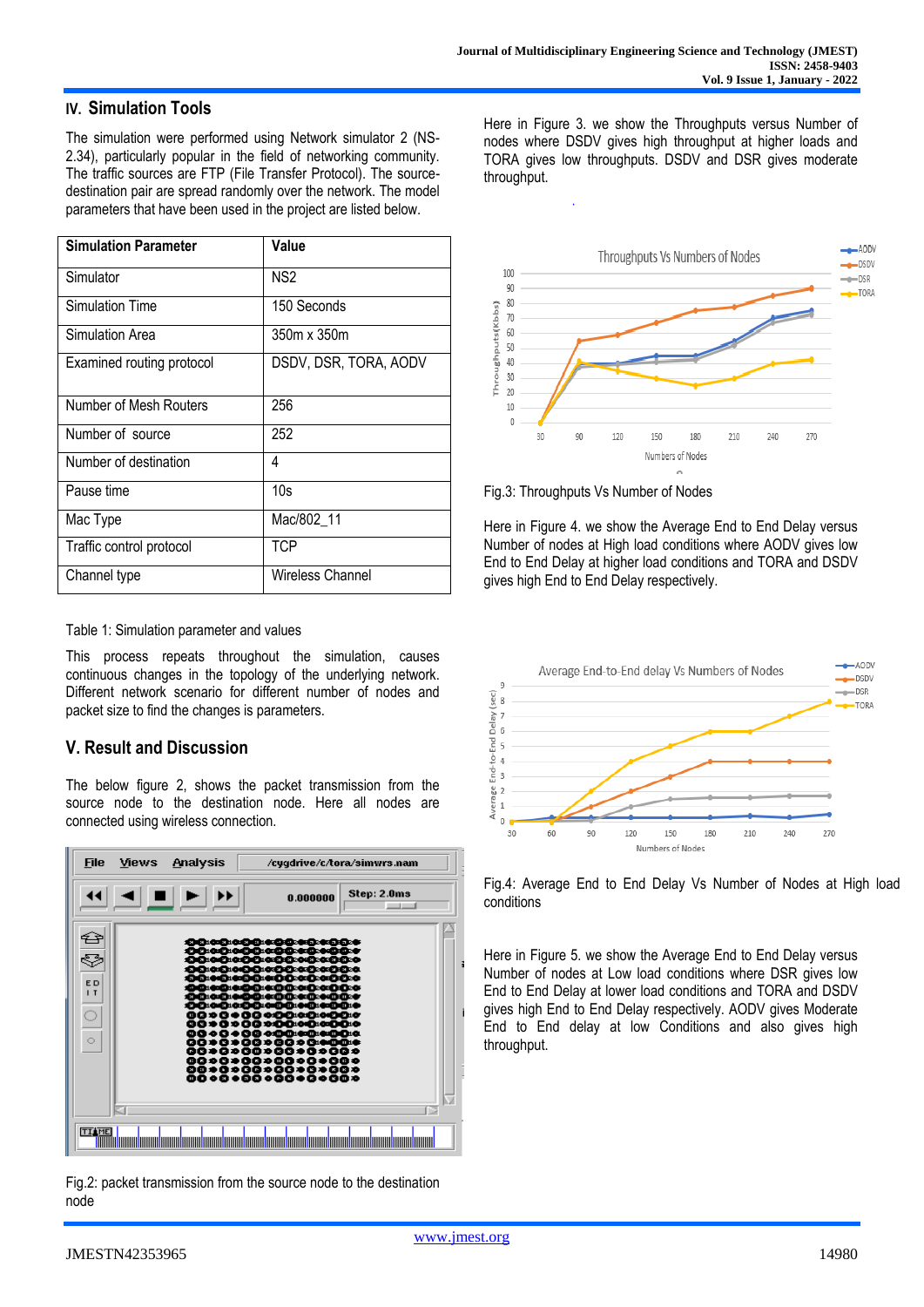

**Fig.5:** Average End to End Delay Vs Number of Nodes at Low load conditions

Here in Figure 6. we show the Average Packet loss (%) versus Number of nodes at high mobility conditions where DSDV gives low Average Packet loss at higher mobility conditions and DSR and TORA gives high Average Packet loss respectively.



**Fig.6:** Average Packet loss Vs Number of Nodes at High Mobility conditions

Here in Figure 7. we show the Average Packet loss (%) versus Number of nodes at Low mobility conditions where AODV gives low Average Packet loss at Lower mobility conditions and DSR and TORA gives high Average Packet loss respectively.



**Fig.7:** Average Packet loss Vs Number of Nodes at Low Mobility conditions

## **VI. CONCLUSION**

We have successfully compared the performance metrics of the routing protocols: AODV, DSDV, DSR, TORA. Different protocols gives good results at different conditions. From the NS-2 simulation, we have performed, in the case of wireless mesh networks, DSDV gives high throughput at higher loads. DSR and AODV gives low end-end delay at lesser load and higher load condition respectively. At lower mobility conditions AODV experiences lesser packet loss, while at higher mobility conditions DSDV performs better. In the case of Adhoc networks, the throughput performance is better with DSR. Almost all the protocols exhibit same end to end delay at lower bit error rates , while AODV performs well at higher bit error rates. When the number of nodes in the network increases DSDV performs better, while AODV performs well at lesser congested networks.

#### **REFERENCES**

- [1] Lawrence Berkeley National Laboratory, link: http://www.ee.lbl.gov/, December 2014.
- [2] Marc Greis' Tutorial for the UCP/LBNL/VINT Network Simulator "ns". http://www.isi.edu/nsnam/ns/tutorial/
- [3] NS-2, "The Network Simulator-ns-2", http://www.isi.edu.nsnam/ns/
- [4] Pengxuan Mao, Shaohai H, Yang Xiao, Kiseon Kim" Stable Parameter Setting for PI Router Mixing TCP and UDP Traffic", 2010 IEEE.
- [5] Sahrul Hilmi Ibrahim, Yuki Matsuzawa, Noor M. Asraf, Salahuddi Ali, Siti Aufa, Jalil Md. Desa, "Comparative study of Congestion Control Technique in High Speed Network", IRACST ─ International Journal of Computer Network and Wireless
- [6] Communications (IJCNWC), ISSN: 2250-3501 Vol. 2, NO. 6, December 2012.
- [7] Santosh Kumar, Sonam Rai, "Survey on Transport Layer Protocols: TCP & UDP" International Journal of Computer Aplications (0975-8887) Volume 46- No. 7, May 2012.
- [8] Jari Nieminen, Jouni Karvo, Pasi Lassila and Markus Peuhkuri, "Impact of Heterogeneous Packet Sizes on Flow Fairness" 2009 IEEE.
- [9] J. Litva, and T. Lo, (1996), Digital Beamforming in Wireless Communication.Boston: Artech House, 1996.
- [10]N. Fourikis, (1996), *Phased Array-Based Systems and Applications*. New York:Wiley, 1996.
- [11]A. Chkeif, K. Abed- Meraim, G. Kawas-Kaleh, and Y. Hua, (2000), Spatial- temporal blind adaptive multiuser detection*. IEEE Transactions on Communication,*48(2000), 729-732.
- [12]K.B. Yu, (1994), Adaptive beamforming for satellite communication with selective earth coverage and jammer nulling capability*. IEEE Transactions on Signal Processing,* 44(1994), 3162-3166.
- [13] T. Gebauer, and G.H. Gockler, (1995), Channel individual adaptive beamforming for mobile satellite communications. *IEEE Journal On Selected Areas in Communications,* 13(1995), 439-448.
- [14] A.R. Horton, and K. Abend, (1993), Adaptive array antenna for satellite cellular and direct broadcast communications. *In proceedings of the 3rd International satellite Conference,* Pasadena, CA, 1993, 47-52.
- [15] J. S. Goldstein, and I. S. Reed, (1997), performance measures for optimal constrained beamformers*. IEEE Transactions On Antenna and Propagation,* 45(1997),11-13.
- [16] L. C. Godara, (1997), Applications of antenna arrays to mobile communications, Part I: Performance improvement, feasibility, and system considerations. *Proceedings of the IEEE,* 85(1997), 1031-1060.
- [17] L. C. Godara, (1997), Applications of antenna arrays to mobile communications, Part II: Beamforming and mobile communications,